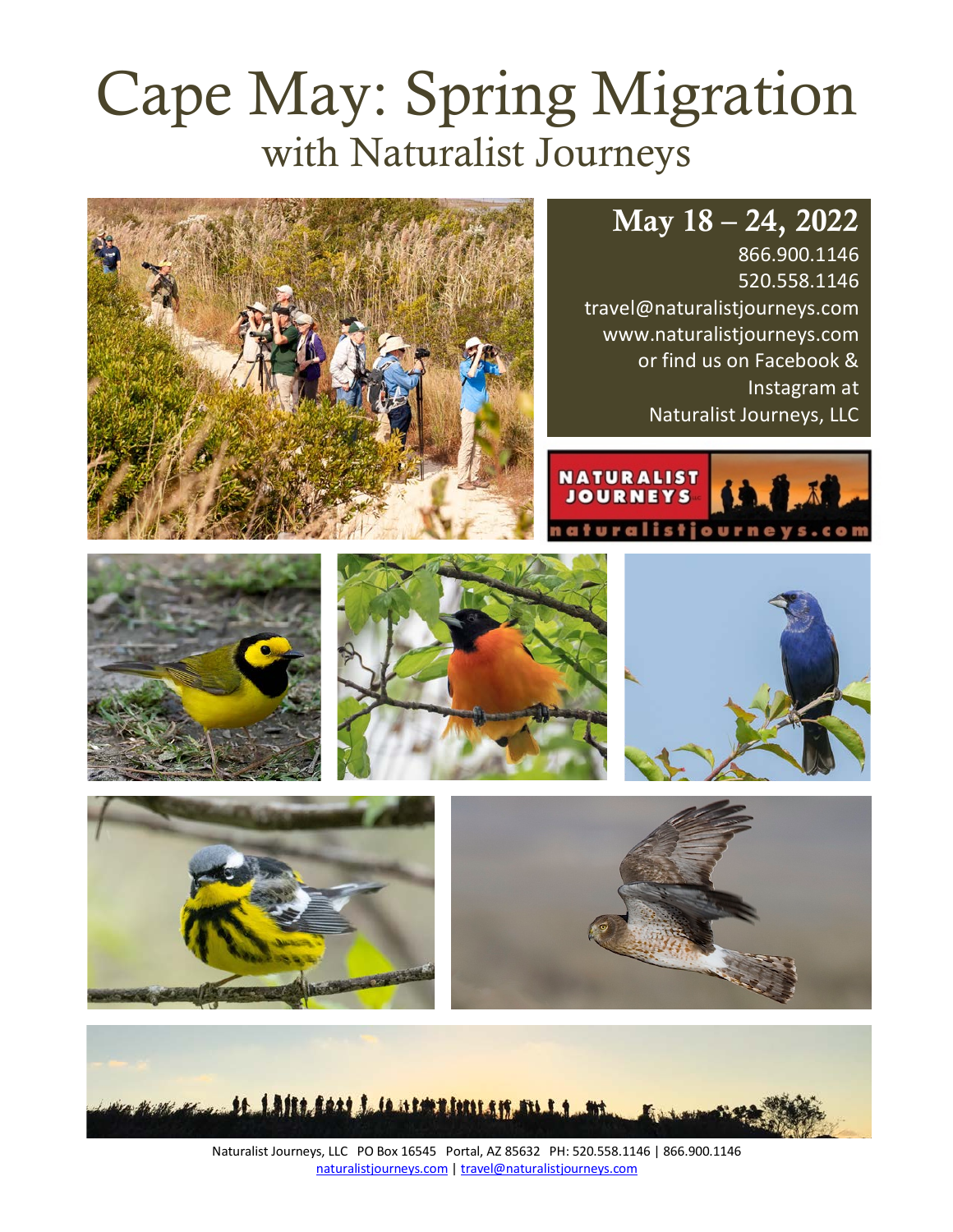#### Tour Summary

7-Day / 6-Night Cape May Migration Tour \$2690, from Philadelphia Airport is Philadelphia International (PHL)

Experience the ultimate spring bird migration at America's quintessential beach town. Historic Cape May in May is considered one of the top birding destinations in North America to witness spring migration, especially for songbirds and shorebirds. Timed for peak diversity and quantity, we visit famous New Jersey birding locations and little-known local patches up and down the coast, including the Cape May Bird Observatory's nature center and hawk watch platforms, Delaware Bay beaches, and fresh and salt-water wetlands. Tour the world's largest contiguous salt marsh by boat, explore Higbee Beach WMA's forests and fields, bird the Edwin B. Forsythe National Wildlife Refuge, and participate in the Cape May Spring Birding Festival.

Cape May itself is a national historic site and offers incredible examples of Victorian architecture and charm, as well as some of the best seafood on the east coast. Our lodgings for the week are at a classic beachside hotel in historic Cape May. Each morning begins with optional sunrise beach walks in search of

#### Tour Highlights

- Enjoy a one-stop, unpack, and relax tour at a beachside hotel
- Watch for migrating raptors like Cooper's and Sharp-shinned Hawks, Northern Harrier, Bald Eagle, American Kestrel, Peregrine Falcon, and Merlin
- Spend an afternoon at The Nature Conservancy's Cape May Migratory Bird Refuge, one of the most successful beach habitat restorations on the Atlantic seaboard
- Look for Common, Forster's, Royal, and Caspian Terns and multiple shorebird and heron species at Nummy Island and Stone Harbor Point
- Climb aboard for a salt marsh pontoon boat cruise as we search for migrating ducks, shorebirds, saltmarsh sparrows, herons, and Diamondback Terrapin, America's only saltwater marsh turtle
- Search for colorful spring plumage warblers and other Neotropical songbirds as they cross Delaware Bay and arrive in Cape May to refuel and rest
- Visit Delaware Bay Shore beaches where Red Knot, Semipalmated Sandpiper, and other shorebirds and gulls feast on horseshoe crab eggs
- Learn about ongoing shorebird conservation efforts in NJ from a Conserve Wildlife Foundation of NJ field biologist

shorebirds and beautiful Black Skimmers. Daily trips range from exploring the many examples of tidal salt marshes by boat and van, to visiting one of the most successful beach and dune restorations in the United States.

It's Cape May's unique location, situated on a south facing peninsula where the Atlantic seaboard meets the Delaware Bay, that makes it a geographic migrant trap. Birds, both land and sea flyers, sometimes by the thousands, follow the coastline north and once they cross Delaware Bay find themselves in the forests, fields, salt marshes, and wetlands of Cape May; the perfect spot to stop and fuel up before heading to their breeding grounds. Far from the metro areas of northern New Jersey, the Cape May peninsula is home to forests, farmland, wetland meadows, and salt marshes. We watch migrating eastern warblers and experience the larger songbird migration, which peaks while we visit. Famous for its hawk migration too, we spend time at the Cape May Point hawk watch, nearby boardwalk trails, and freshwater ponds. Large numbers of shorebirds and seabirds are also in migration and they use the vast saltmarsh flats to feed on horseshoe crab eggs and invertebrates to refuel and rest. The Cape May Spring Birding Festival begins while we're here—we register you so we can participate in a bird walk with a world renowned leader/author or an evening presentation.

*Please keep in mind that weather, winds, and tides play an important role in the migration along the coast and while we visit all the great birding sites, we may rearrange activities accordingly.*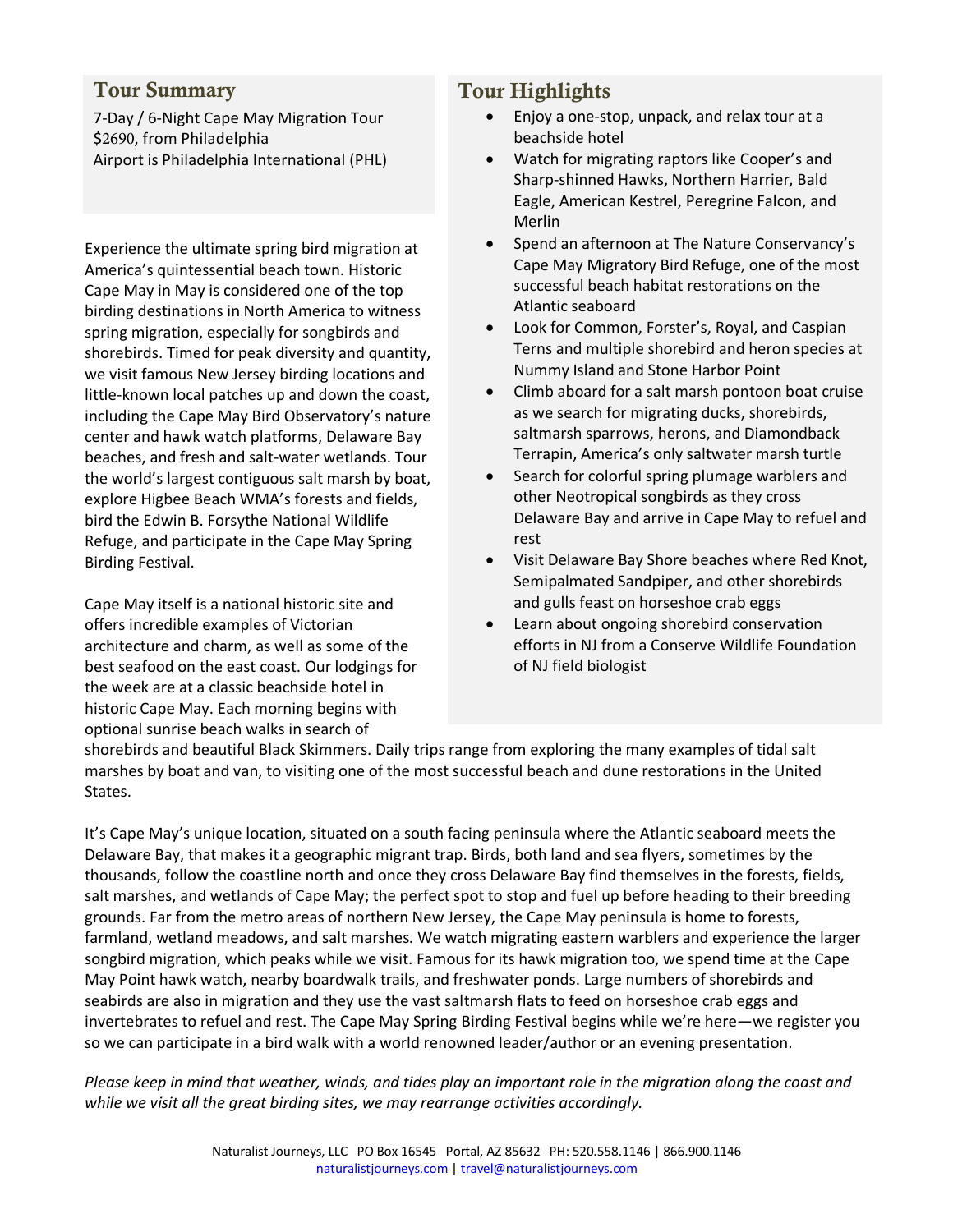# **Itinerary**

#### Wed., May 18 Arrivals

Please plan to arrive today at the Philadelphia International Airport (PHL) where we assemble as a group at 2:00 PM at the United Airlines baggage claim area. Your guides are wearing binoculars and meet you there. Then, we load up and travel about 2.5 hours, that includes a quick snack stop, to our lodgings in Cape May, New Jersey. If time permits we visit the Cape May Point State Park to see what's around and then take a bit of time to freshen up before dinner and get to know our fellow traveling companions. *Accommodations at the Sea Crest Inn (D)*

### Thurs., May 19 Cape May Point State Park | Cape May Migratory Bird Refuge

Today we get to know Cape May. We stay close to this pretty beach town and familiarize ourselves with the island and the local spots that we visit throughout the week. We start at the Cape May Bird Observatory headquarters and gift shop to orient ourselves, get the local birding news, and pick up any birding necessities. Then we're off to the Cape May Point State Park with its hawk watch platform and trails, nature center, and light house. There, we spend the rest of the morning birding and exploring the state park. Walking the nearby beach can produce sightings of Parasitic Jaeger, all three scoters, and many species of gulls and terns as well as nesting American Oystercatcher and the endangered Piping Plover. Walks around the park can push up nearly any migrating eastern passerine this time of year and multiple duck species as well. Lunch is at one of our favorite cafes.

This afternoon we explore Cape May Bird Migratory Refuge, aka "the Meadows." Owned and managed by The Nature Conservancy, this important coastal birding area is one of the most successful habitat restorations on the Atlantic seaboard. Almost anything can turn up in spring migration at the Meadows including Merlin and Peregrine as they work the meadows to catch that last dragonfly or shorebird snack before settling in for the evening. Multiple shorebirds, herons, egrets, rails, and American and Least Bitterns all can be found here in spring. The beach areas can offer a good selection of shorebirds, some like Piping Plover nesting on the protected beaches. We the dine at a local restaurant where we also get a presentation on shorebird conservation by a Conserve Wildlife Foundation of NJ field biologist. *Accommodations at the Sea Crest Inn (B,L,D)* 

#### Fri., May 20 Stone Harbor Point | Nummy Island | Salt Marsh Boat Tour

After breakfast we head to Stone Harbor Point where many of the shorebirds, herons, and waterfowl in the area can be found. Common, Forster's, Caspian, and Royal Terns are all possible. Monarch butterflies are common in the brush, as are migrant songbirds. We're then off to further explore the salt marshes as we drive the intracoastal areas with stops at Nummy Island, famous for nesting Black-crowned Night-Heron and search for the ever-present Clapper Rail. Here we also stop at a local patch where Nelson's, Saltmarsh, and Seaside Sparrows may frequent. Tides may require that we rearrange the activities today.

After a local lunch we head to Miss Chris Marina where we board the *Osprey*, a large pontoon tour boat, to explore the salt marshes along New Jersey's Intracoastal Waterway. Here we have a chance to see many shorebirds and migrating waterfowl that utilize the sea grass islands and constantly changing tidal creek mudflats of the saltmarsh. We watch for the elusive Diamondback Terrapin, North America's only saltwater marsh turtle. American Bottlenose Dolphin are also a possibility. We end today at Sunset Beach in Cape May Point to watch for terns, various gull species, cormorants, and scoters in Delaware Bay and of course enjoy a fabulous sunset. We then return to our hotel to freshen up before dinner at a local restaurant.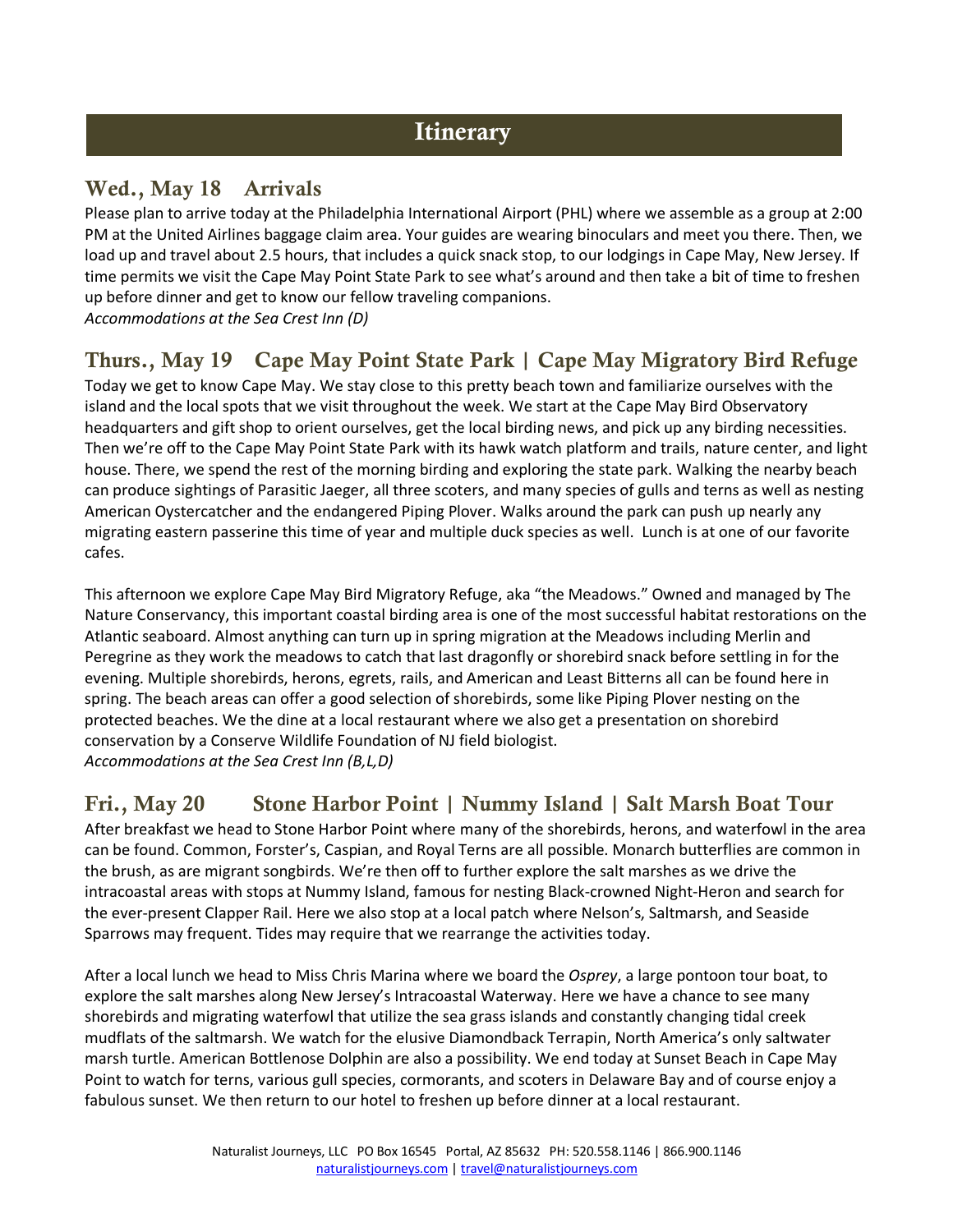*Accommodations at the Sea Crest Inn (B,L,D)* 

# Sat., May 21 Cape May Spring Festival | Delaware Bay Shorebird Viewing

This morning after breakfast we join a NJ Audubon Spring Festival bird walk led by a local Cape May expert birder/author. After the walk we visit the festival displays and informational booths where there is opportunity for shopping as well as birding and optics demonstrations.

We then head northwest towards Cooks Beach and Norbury's Landing in search of large flocks of migrating shorebirds like Red Knot, Semipalmated Sandpiper, and Ruddy Turnstone feasting on recently laid horseshoe crab eggs. These birds need to double their body weight in just a few days to successfully continue their migration north to reach their breeding grounds in peak condition. Their thousands of mile migration north is intricately timed with the horseshoe crab egg-laying. We may get back to Cape May in time for an evening festival workshop followed by dinner at a local restaurant.

## Sun., May 22 Edwin B. Forsythe NWR | Belleplain State Forest

We bird our way through the vast salt marsh areas north of Cape May today as we make our way up the coast to Edwin B. Forsythe National Wildlife Refuge (aka Brigantine), a 43,000-acre natural area with both fresh and saltwater marshes. Here we have great opportunities to see Clapper Rail, bitterns, migrating shorebirds, and waterfowl, as well as Northern Harrier and Bald Eagle hunting over the marshes. All the East Coast waterfowl and wading birds can be found here, too, and Brant should still be possible. Watch as Peregrine Falcon push around shorebirds that take flight in flashing waves of motion. Osprey are also common and we may even tire of seeing them! These thousands of acres of fresh and saltmarshes host almost every East Coast water bird.

After a picnic lunch and on the way south back to Cape May we stop at Belleplain State Forest located in the Pinelands National Reserve. Belleplain contains the greatest variety of habitats anywhere in New Jersey, including saltwater marsh, Atlantic white cedar swamp, and oak-hickory forest. Some spring Belleplain specialties are nesting Yellow-throated, Hooded, and Prothonotary Warblers as well as Summer Tanager and Acadian Flycatcher. We return in time to freshen up and then enjoy a seafood dinner at a local restaurant. *Accommodations at the Sea Crest Inn (B,L,D)* 

# Mon., May 23 Beach Plum Farms | Cape May Point State Park | Higbee Beach

We start the day with an outdoor breakfast (weather permitting, of course) at Beach Plum Farms and walk the property's trails and fields searching for migrating songbirds and raptors. We then visit Higbee Beach WMA with its many fields and deciduous forests just adjacent to Delaware Bay (often the first stop for exhausted and hungry migrating songbirds and raptors). After lunch at a local restaurant the rest of the day is open to perhaps revisit some of our premier birding spots such as the Cape May Point State Park or the Meadows, based on what's been observed recently on rare bird alerts or as weather conditions dictate.

We can also have some free time in the afternoon to enjoy parts of historic Cape May on their own or continue with more local birding. Our farewell dinner tonight is at another wonderful Cape May restaurant where we finish our bird lists and reflect on the great week of birding we've experienced. *Accommodations at the Sea Crest Inn (B,L,D)* 

#### Tues., May 24 Departures

After an early breakfast, we depart for the Philadelphia airport where we should arrive by 11:00 AM. Please plan flights out after 1:00 PM *(B)*